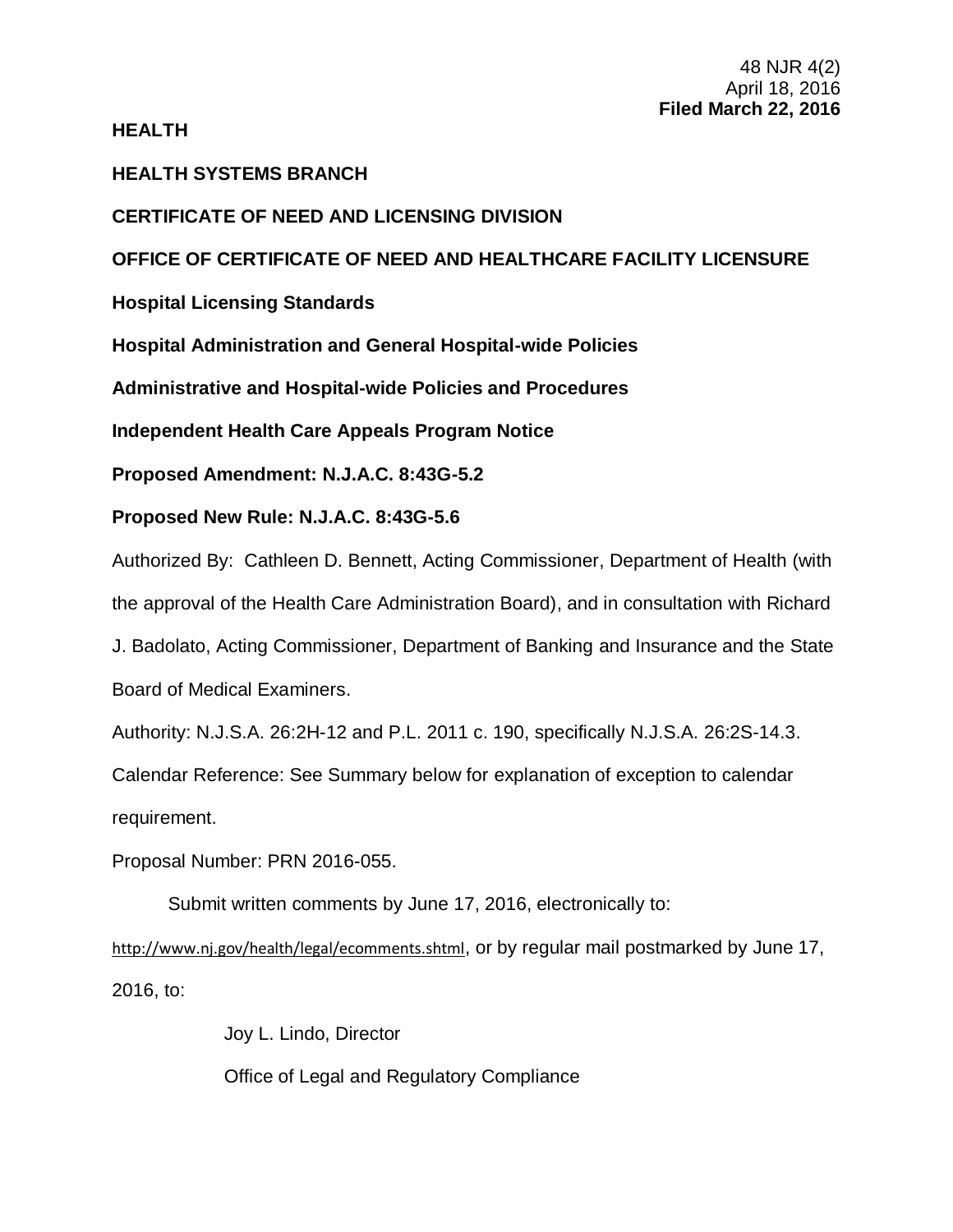Office of the Commissioner New Jersey Department of Health PO Box 360 Trenton, NJ 08625-0360 The agency proposal follows:

### **Summary**

N.J.S.A. 26:2S-1 et seq., the Health Care Quality Act (Act), at N.J.S.A. 26:2S-11, as amended by Reorganization Plan No. 005-2005, establishes the Independent Health Care Appeals Program (IHCA Program) in the Department of Banking and Insurance (DOBI). N.J.S.A. 26:2S-11 states that the "purpose of the [IHCA] Program is to provide an independent medical necessity or appropriateness of services review of final decisions by [health insurance] carriers to deny, reduce, or terminate benefits in the event the final decision is contested by the covered person or any health care provider acting on behalf of the covered person … with the covered person's consent."

P.L. 2011, c. 190, approved January 17, 2012, effective July 15, 2012, and codified at N.J.S.A. 26:2S-14.1 through 14.3 and 45:9-22.6, amended the Act to require, among other things, certain health care providers to post in specified locations a notice that provides information about the operation of, and how to apply for, the IHCA Program (IHCA Program notice). According to the Statement accompanying Senate Bill No. 2145, which became P.L. 2011, c. 190, this amendment to the Act "would increase public awareness of the" IHCA Program.

N.J.S.A. 26:2S-14.2 requires the Commissioner of the DOBI, in consultation with the Commissioner of the Department of Health (Department) and the State Board of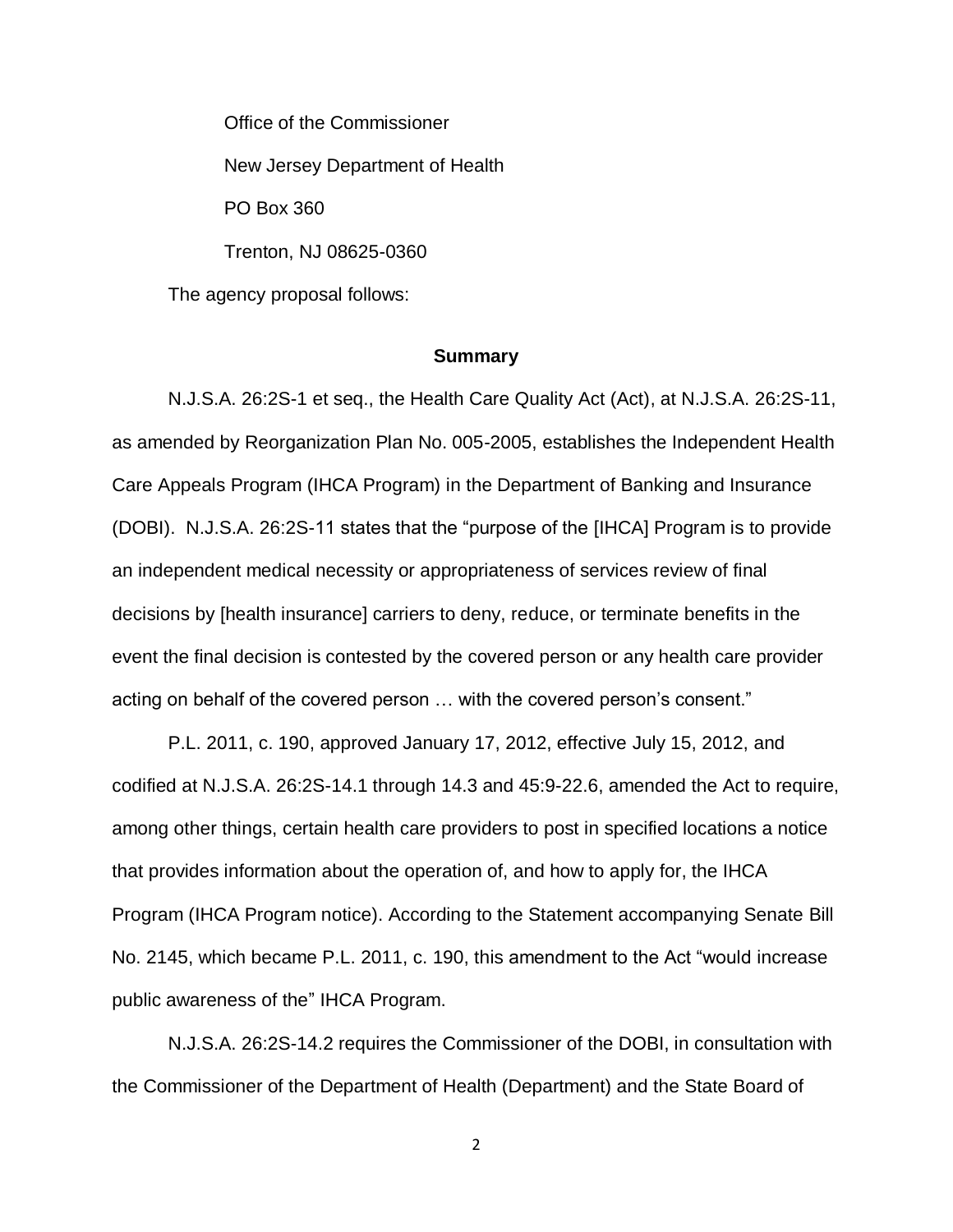Medical Examiners (BME), to prescribe the size, content, and format of the IHCA Program notice and to make it available by posting it on the website of DOBI. DOBI establishes the IHCA Program notice at N.J.A.C. 11:24A-5.3 and 11:24A-5 Appendix (see 45 N.J.R. 720(a), 46 N.J.R. 808(a)). The rule was effective May 5, 2014, and operative August 3, 2014. DOBI maintains the IHCA Program notice on its website at http://www.dobi.nj.gov/ihcapappeals.

N.J.S.A. 26:2S-14.1 requires the Department to promulgate rules requiring general hospitals that the Department licenses to post the IHCA Program notice in conspicuous places in each of their waiting rooms and to ensure that "appropriate hospital staff" are made aware of the IHCA Program and are able to provide information to patients and their family members, or other persons on a patient's behalf, about how to contact the IHCA Program.

N.J.S.A. 45:9-22.6 requires the BME to promulgate rules requiring physicians that the BME licenses to post the IHCA Program notice in their waiting rooms.

N.J.S.A. 26:2S-14.3 requires the Department and the BME, in implementing N.J.S.A. 26:2S-14.1 and 45:9-22.6, to promulgate the rulemaking that these sections require in consultation with each other and DOBI.

Based on the foregoing, the Department, in consultation with BME and DOBI, proposes an amendment and new rule at N.J.A.C. 8:43G-5, governing hospital administration and general hospital-wide policies, to implement N.J.S.A. 26:2S-14.1.

Existing N.J.A.C. 8:43G-5.2 establishes standards governing administrative and hospital-wide policies and procedures. The Department proposes to amend existing N.J.A.C. 8:43G-5.2 to add new paragraph (a)13, to require hospitals to have policies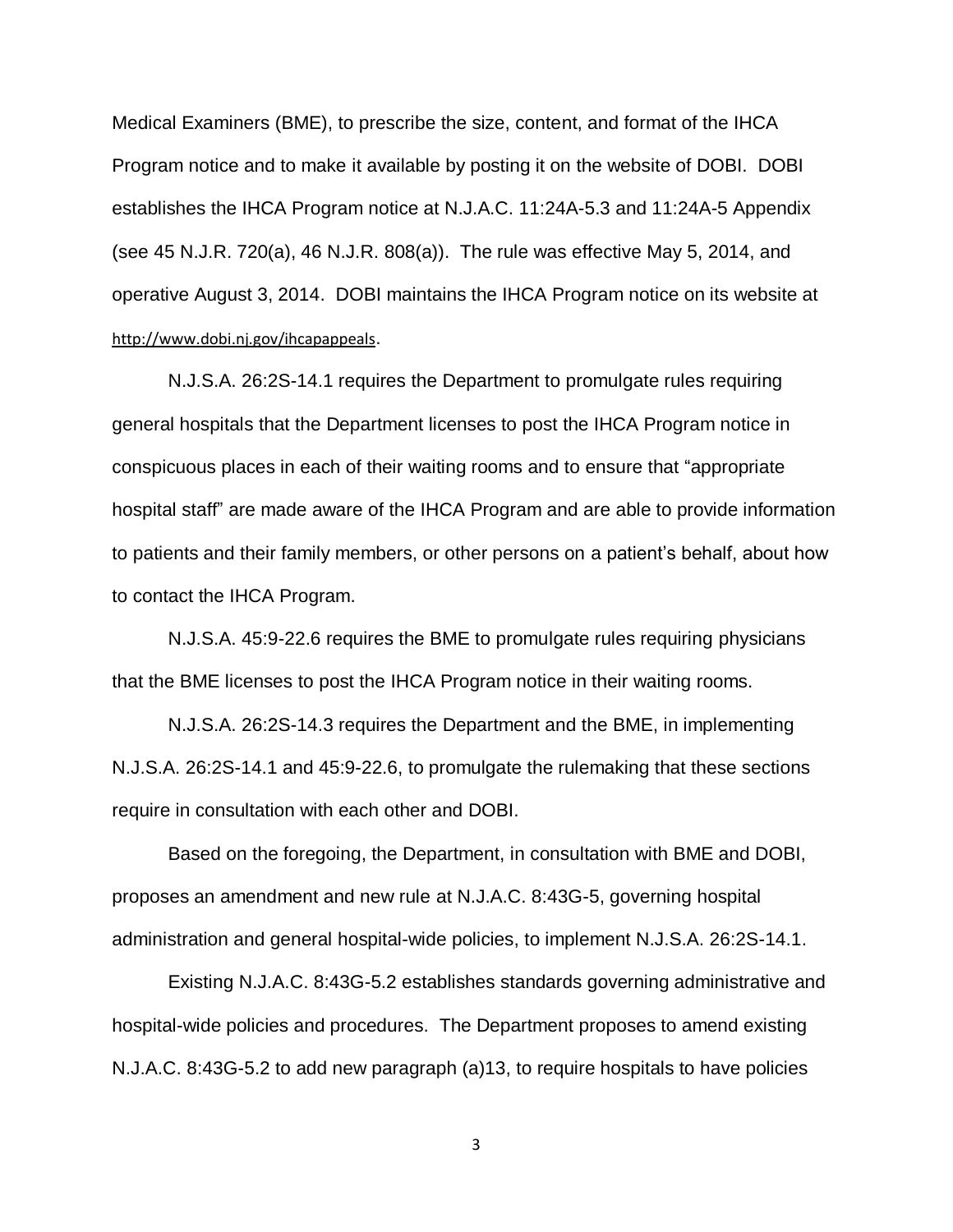and procedures to ensure that appropriate hospital staff, including direct care providers, staff that are concerned with billing for hospital services, or providing financial counseling to patients, and staff otherwise engaged in providing patient advocacy, are made aware of the IHCA Program, and are able to provide information to patients and their family members, or other persons on a patient's behalf, about how to contact the IHCA Program. The Department also proposes technical changes to improve sentence structure and enhance readability in the subsection lead-in text.

The Department proposes new N.J.A.C. 8:43G-5.6, Independent Health Care Appeals Program notice; posting, to require general hospitals to post the IHCA Program notice in conspicuous places in each of their waiting rooms, in the form that the DOBI promulgates and posts to its website. Proposed new N.J.A.C. 8:43G-5.6(b) would require general hospitals to post the IHCA Program notice in other languages in addition to English, if DOBI makes the IHCA Program notice available in other languages.

Because the Department has provided a 60-day comment period for this notice of proposal, this notice is excepted from the rulemaking calendar requirement at N.J.A.C. 1:30-3.3(a)5.

### **Social Impact**

The proposed amendment and new rule implement the amendment of the Act by P.L. 2011, c. 190. According to the Statement accompanying Senate Bill No. 2145, which became P.L. 2011, c. 190, this amendment to the Act would have the effect of increasing public awareness of the IHCA Program. The proposed amendment and new rule track the Act and thus would have the equivalent effect. The proposed amendment and new rule would have a beneficial social impact on members of the public who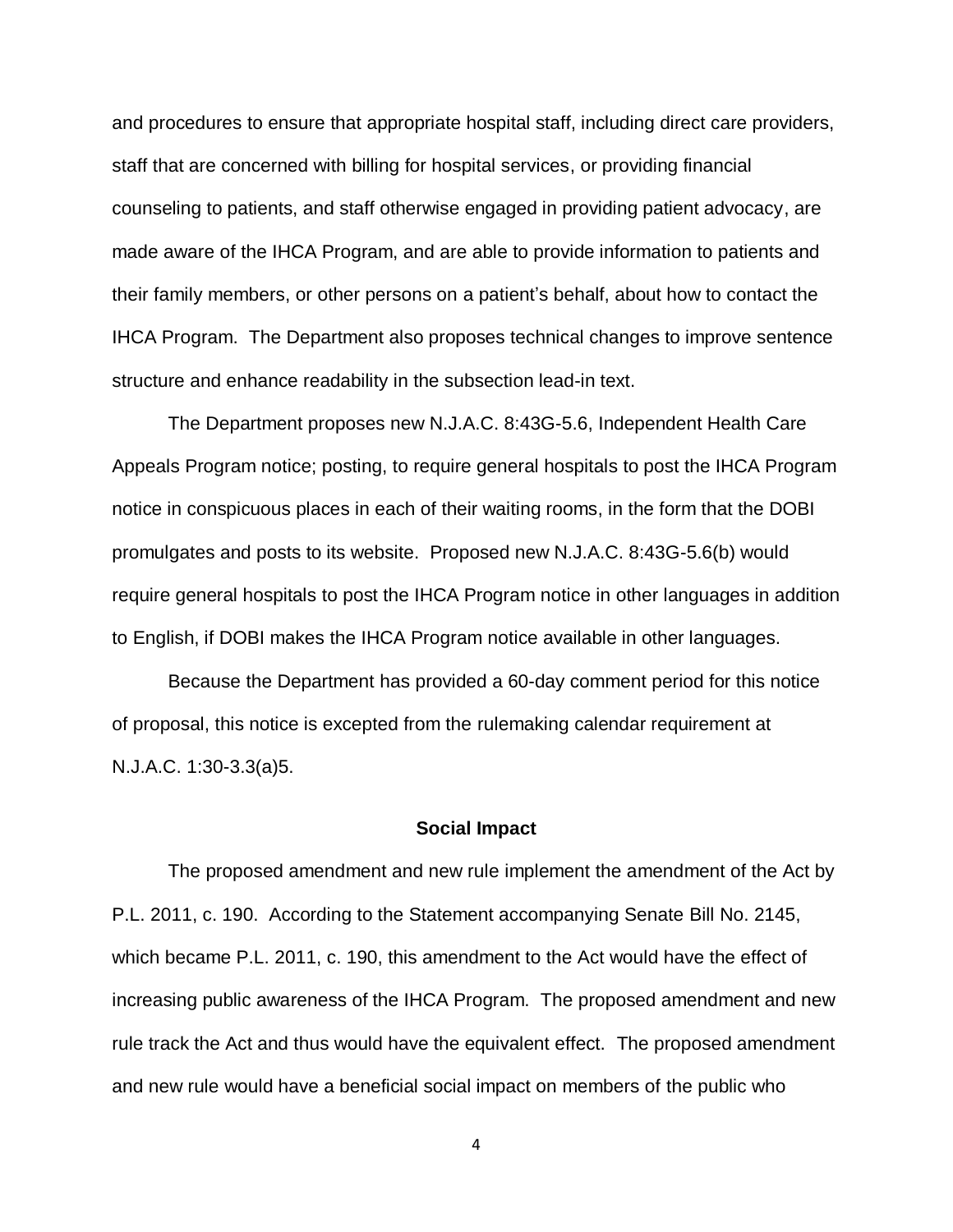maintain health benefits coverage from carriers that DOBI regulates by establishing additional sources of information from which patients, their family members, and others acting on patients' behalf, can learn of appeal rights related to carriers' determinations of medical necessity or appropriateness of services.

#### **Economic Impact**

The proposed amendment and new rule may have a favorable economic impact on covered persons, general hospitals, and physicians if patients, or persons acting on their behalf learn, from either observance of a posted IHCA Program notice or an informed hospital staffer, of their appeal rights related to carriers' determinations of lack of either medical necessity or appropriateness of services and thereupon successfully appeal these determinations to the IHCA Program. Carriers who are unsuccessful in defending appeals of their determinations before the IHCA Program would realize a corresponding negative fiscal impact if they are required to provide previously declined benefits. General hospitals would incur administrative and training costs associated with printing and posting IHCA Program notices and training appropriate staff to provide information to patients, their families, and other persons acting on patients' behalf, about how to contact the IHCA Program.

### **Federal Standards Statement**

The Department is not proposing the proposed amendment and new rule under the authority of, or to implement, comply with, or participate in any program established under, Federal law or a State law that incorporates or refers to any Federal law, standard, or requirement. The Department is proposing the proposed amendment and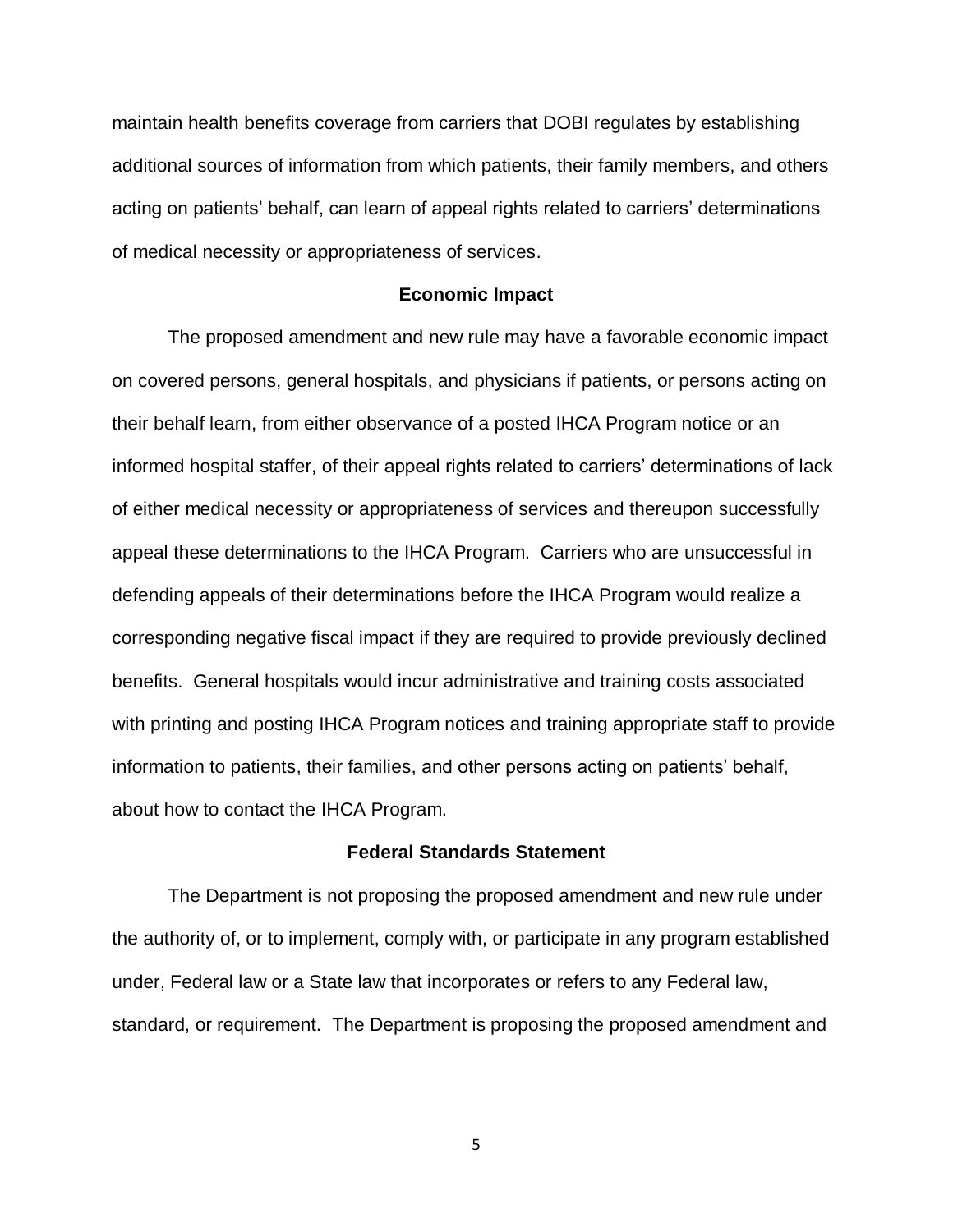new rule under the authority of N.J.S.A. 26:2H-12 and 26:2S-14.3. Therefore, a Federal standards analysis is not required.

### **Jobs Impact**

The Department does not expect that the proposed amendment and new rule would result in the creation or loss of jobs in the State.

### **Agriculture Industry Impact**

The proposed amendment and new rule would not have an impact on the agriculture industry of the State.

#### **Regulatory Flexibility Statement**

The proposed amendment and new rule would impose requirements that are applicable only to hospitals that the Department licenses, which are not small businesses within the meaning of the New Jersey Regulatory Flexibility Act, N.J.S.A. 52:14B-16 et seq. Therefore, a regulatory flexibility analysis is not required.

### **Housing Affordability Impact Analysis**

The proposed amendment and new rule would have an insignificant impact on the affordability of housing in New Jersey and there is an extreme unlikelihood that they would evoke a change in the average costs associated with housing because the proposed amendment and new rule would impose notice posting and staff training requirements that are applicable only to hospitals that the Department licenses and would have no impact on housing costs.

## **Smart Growth Development Impact Analysis**

The proposed amendment and new rule would have an insignificant impact on smart growth development and there is an extreme unlikelihood that they would evoke a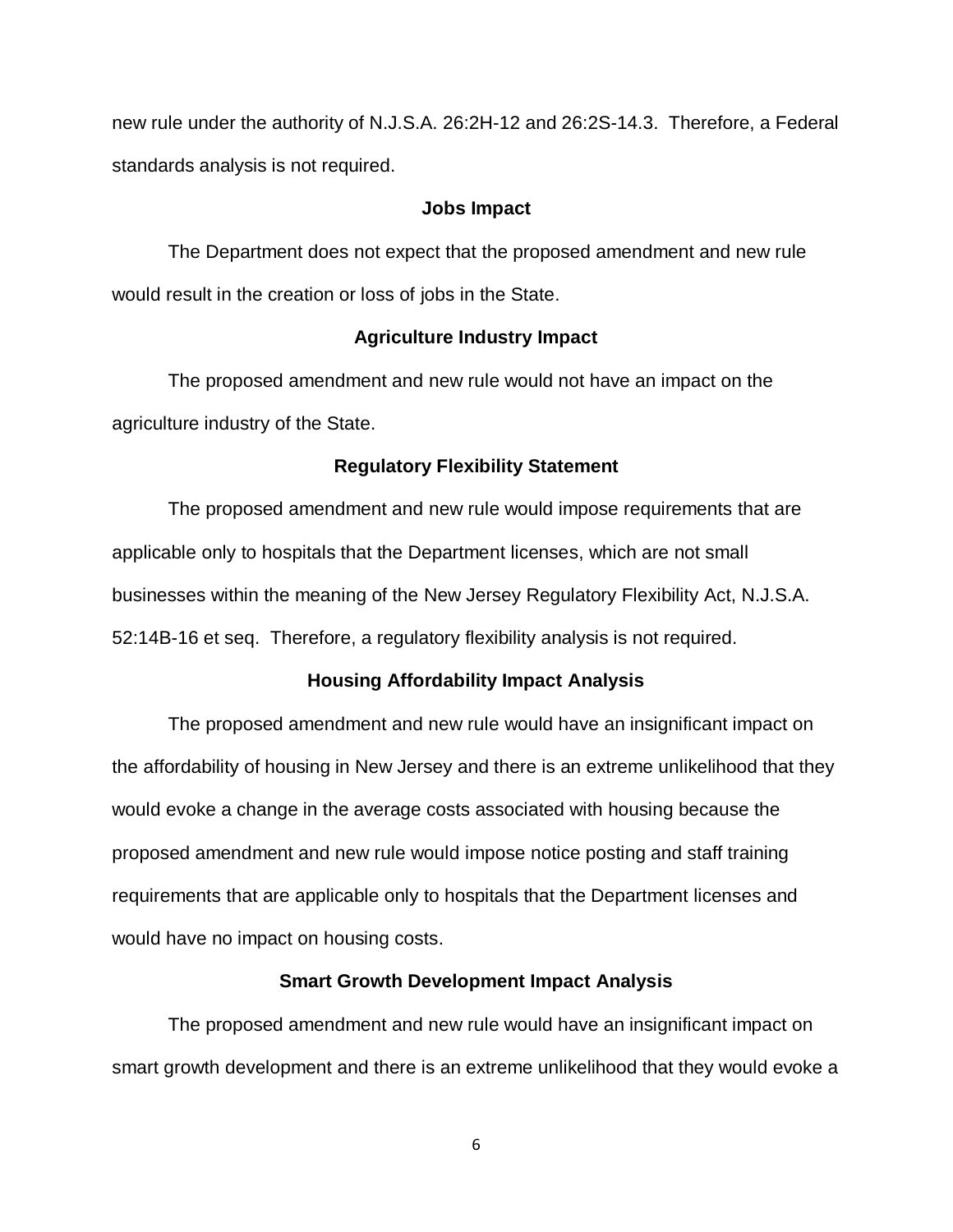change in housing production in Planning Areas 1 or 2, or within designated centers, under the State Development and Redevelopment Plan in New Jersey. The proposed amendment and new rule would impose notice posting and staff training requirements that are applicable only to hospitals that the Department licenses and would have no impact on development or housing.

**Full text** of the proposal follows (additions indicated in boldface **thus**; deletions indicated in brackets [thus]):

8:43G-5.2 Administrative and hospital-wide policies and procedures

(a) [The] **A** hospital shall [have] **establish and implement** written policies, procedures, and bylaws that [are reviewed] **it reviews** at least once every three years[, revised] **and revises** more frequently as needed, [and implemented. They shall include] **including** at least:

1. – 10. (No change.)

11. Procedures for referral of patients requesting assistance in executing an advance directive or additional information to either staff or community resource persons that can promptly advise and/or assist the patient during the inpatient stay; [and]

12. Policies to ensure application of the hospital's procedures for advance directives to patients who are receiving emergency room care for an urgent lifethreatening situation[.]**; and**

**13. Policies and procedures to ensure that appropriate hospital staff, including direct care providers, staff that are concerned with billing for hospital services or providing financial counseling to patients, and staff otherwise**